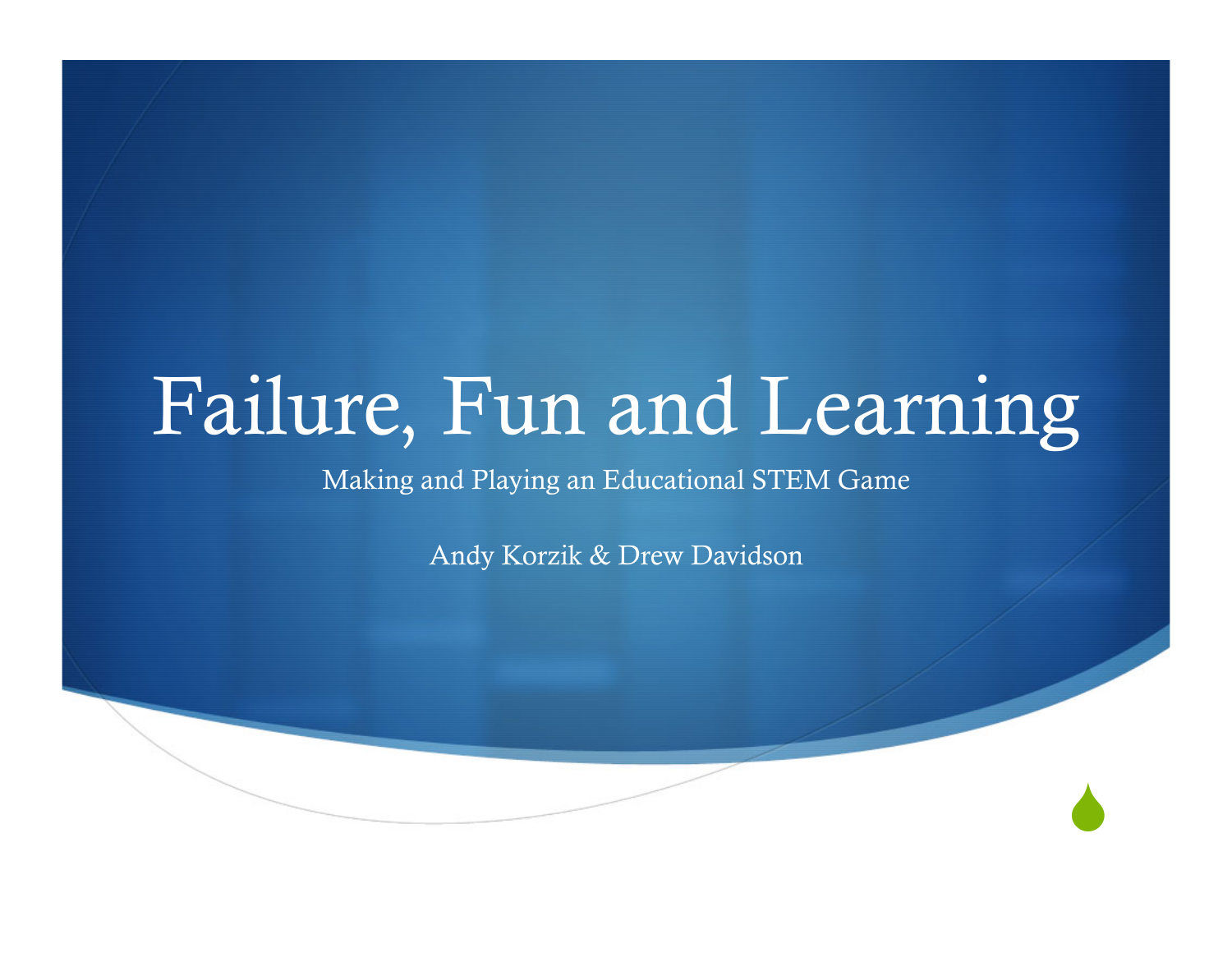## Analyzing a Game

- **Design and Development**
- Literacy and Mastery
- Gameplay and Learning

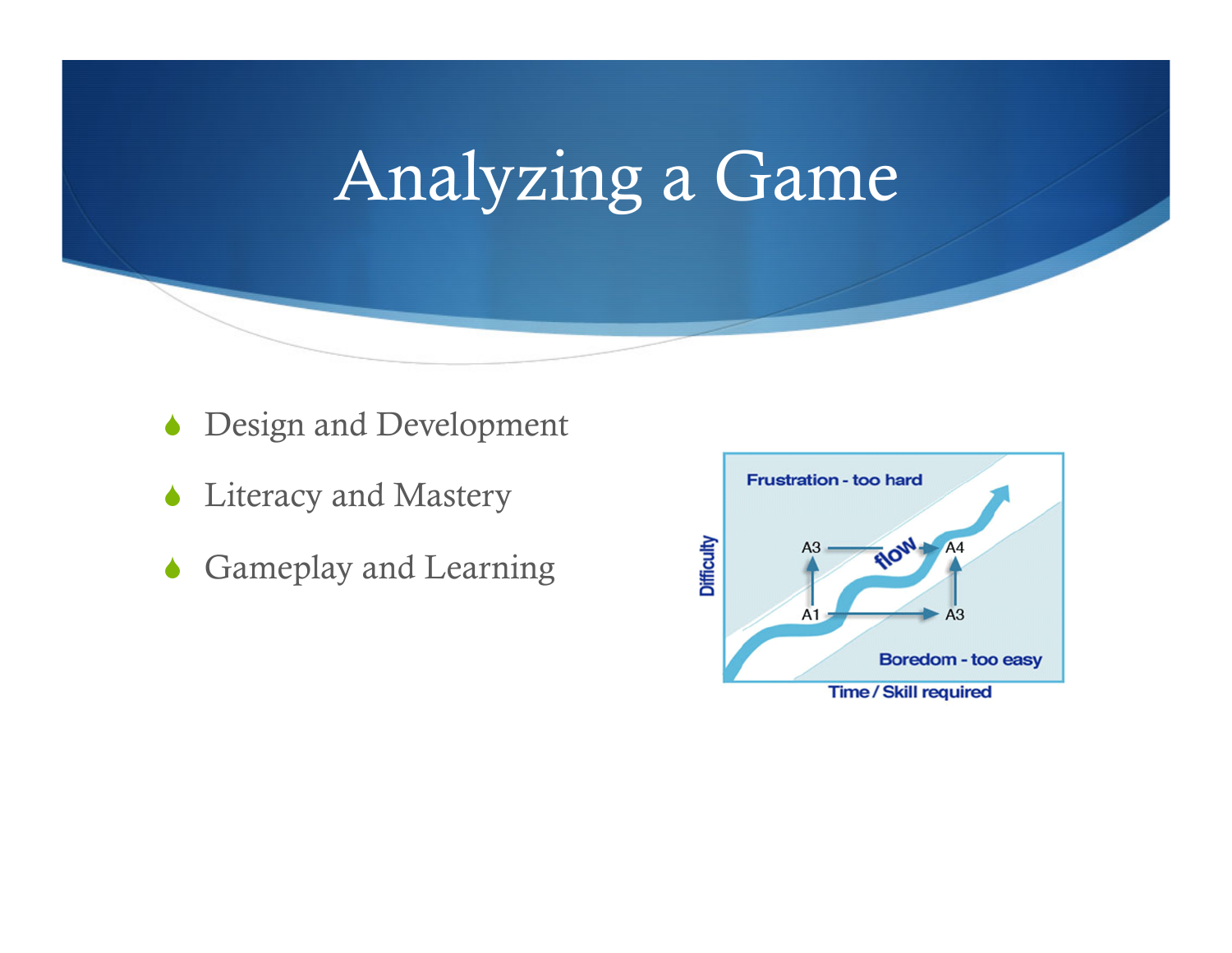

- MacArthur Foundation
- Field Museum
- STEM
- Systems Thinking

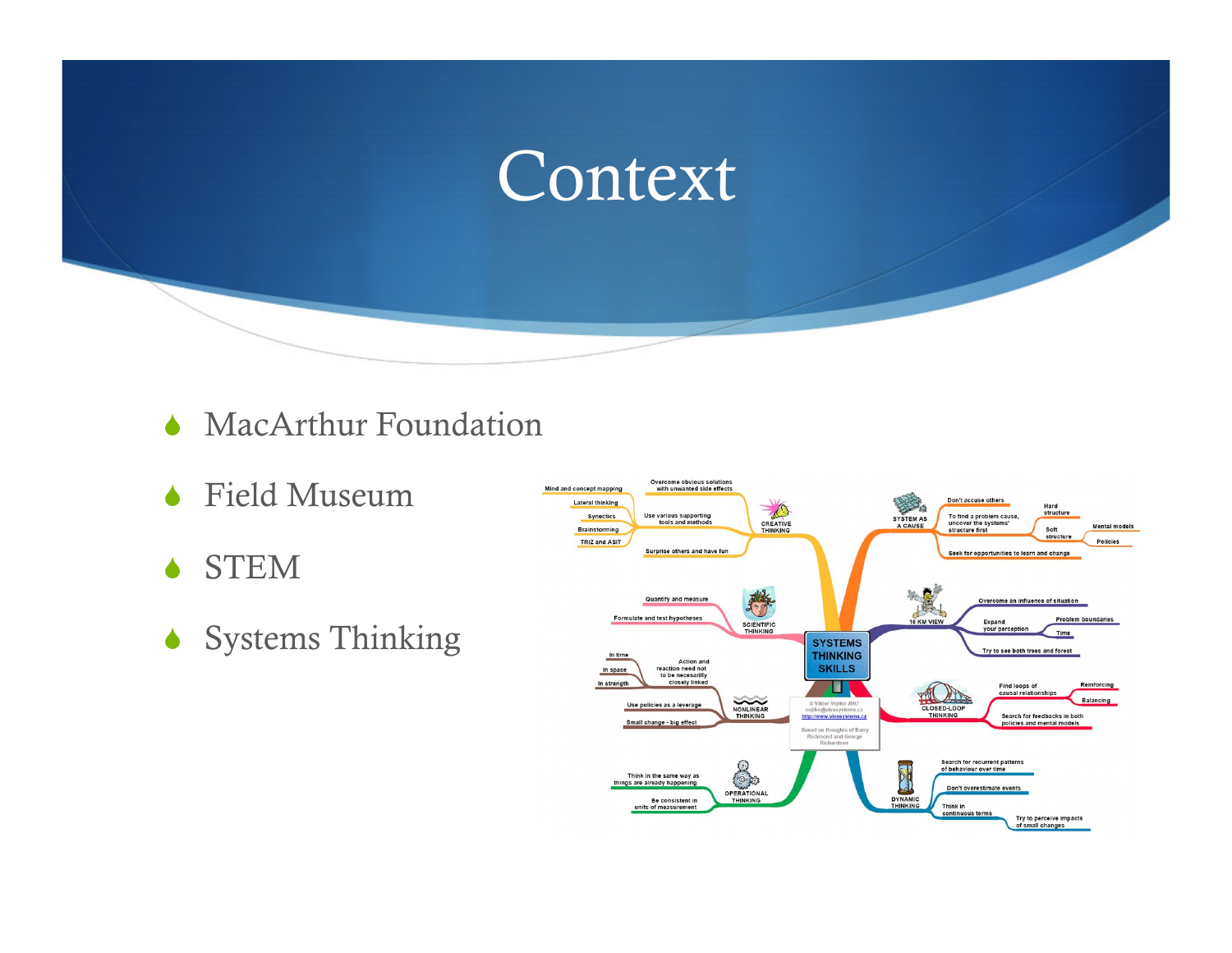

- Graduate Student Project Team
- Iterative Rapid Prototyping
- **Gameplay Experience**
- Meaning & Value

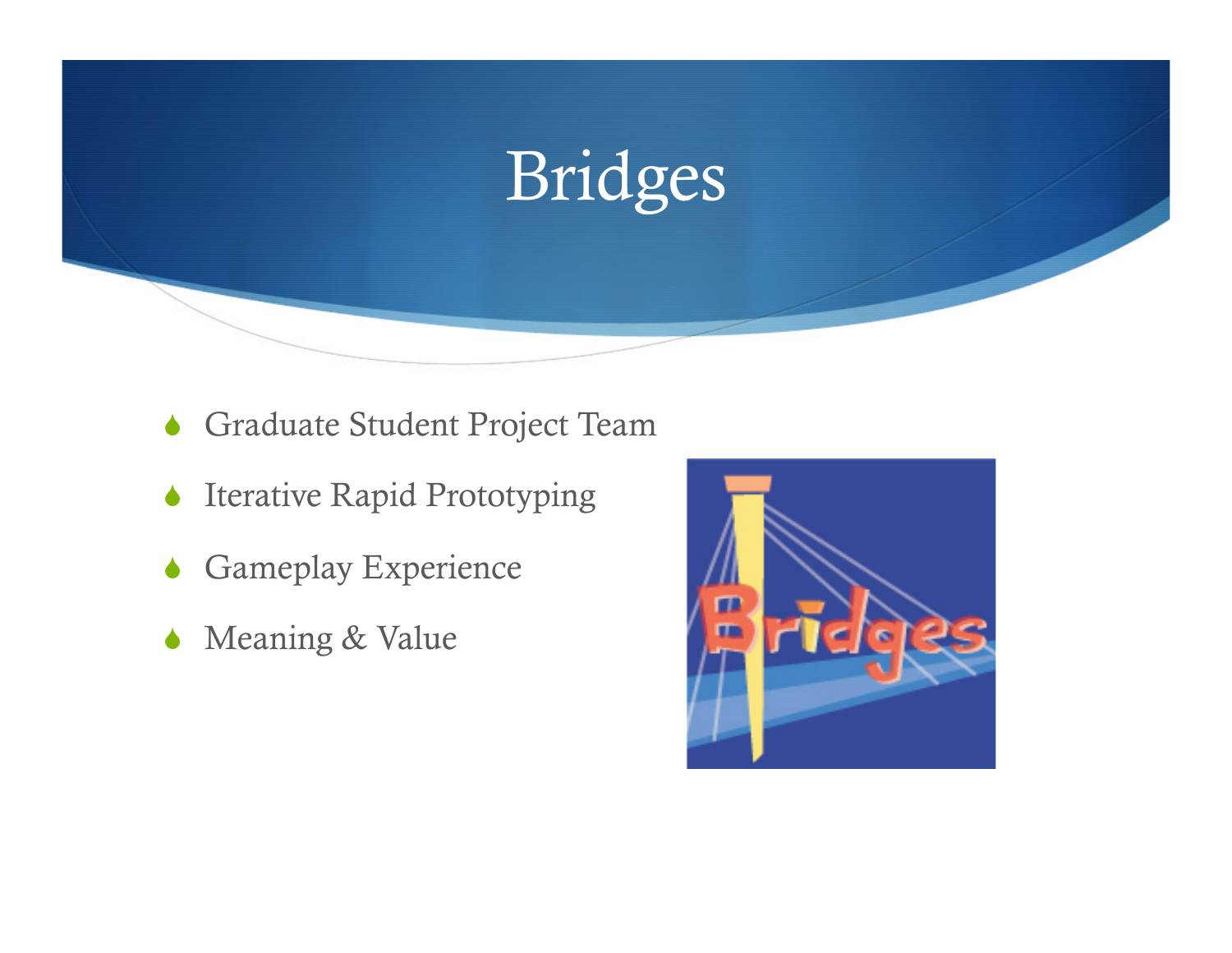## Invasion!

- **ARAISE AWARENESS OF Invasive Species** 
	- Asian Carp
- Science in Context
	- Complex Issue in our Culture

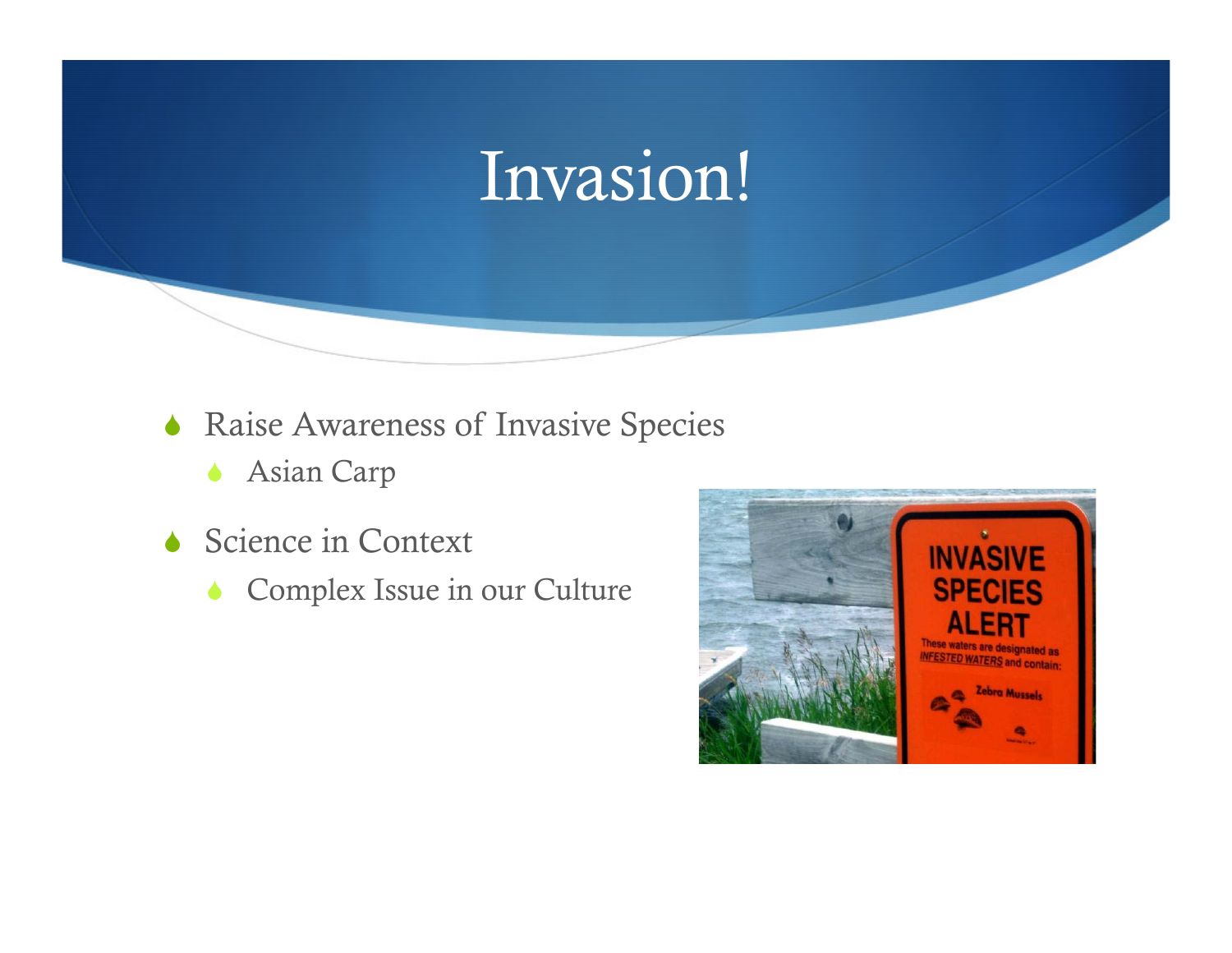Asian Carp

- "Smithsonian Institution scientists fear that unless somehow checked, the outsize Asian carp, which has few, natural enemies, will make rivers virtually uninhabitable for other fish"
	- ◆ Pittsburgh Press, 1975

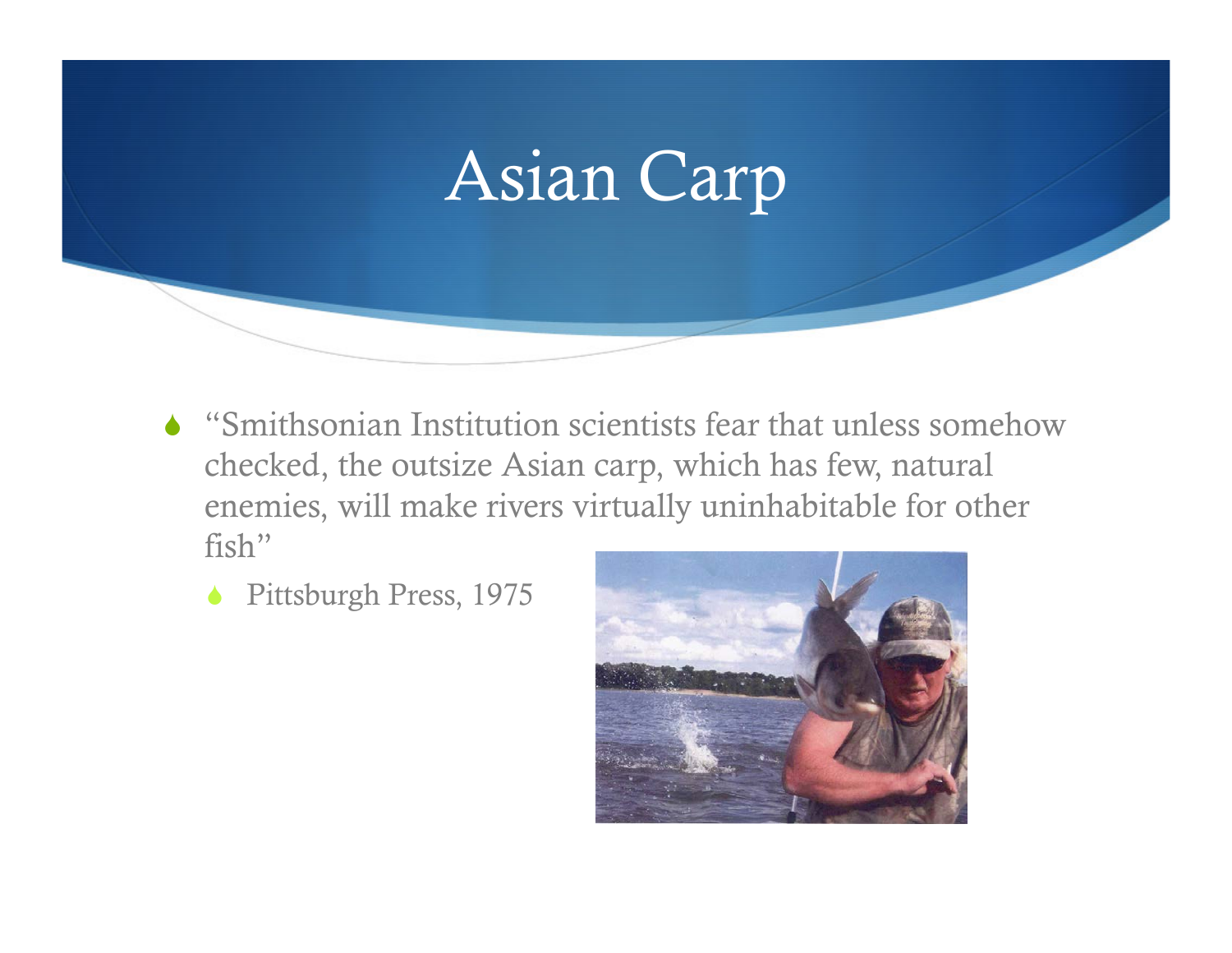### Invasion!

The Field

- Simulation, Tower Defense, Card Mechanic
- 10-20 Minute Experience
- Minigame Carp
- Main Game Carp Czar

The Field Times

#### **Asian Carp Spotted in** Lake Michigan Waterways!!

Originally brought to the US in the 1970s to control algae growth in water Originally brought to the US in the 1970s to control argue growth.<br>treatment plants, these voracious eaters escaped into the ecosystems of the

Mississippi and Missouri rivers. Asian<br>Mississippi and Missouri rivers. Asian carp out-compete other native species for food, dominating their environment. Now the Asian carp are moving north toward the Great Lakes. We don't know for sure what will happen if the fish reach Lake Michigan, but there is potential for great harm to be done, both to the environof connent and local fishing industries!

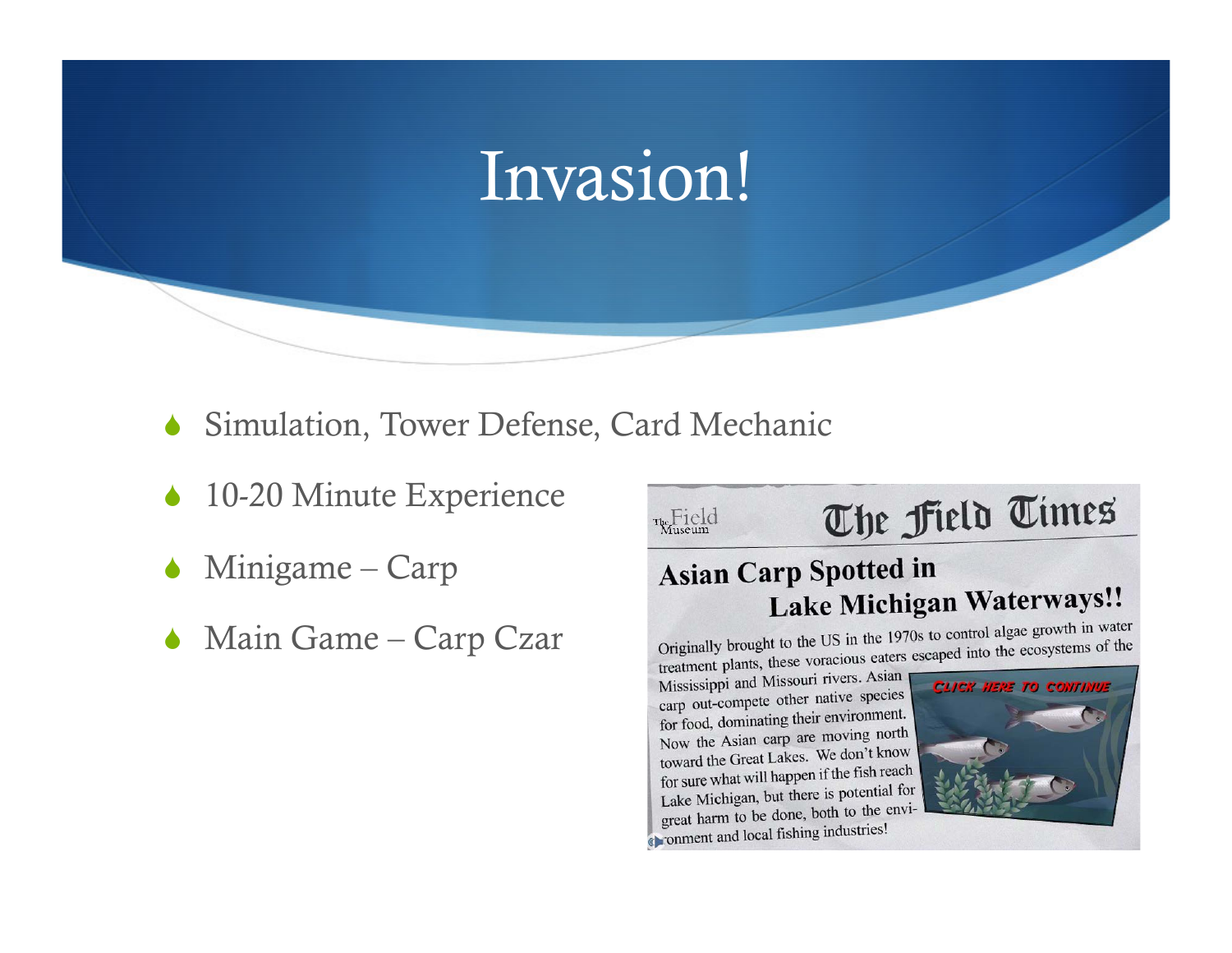

#### ◆ Intro Game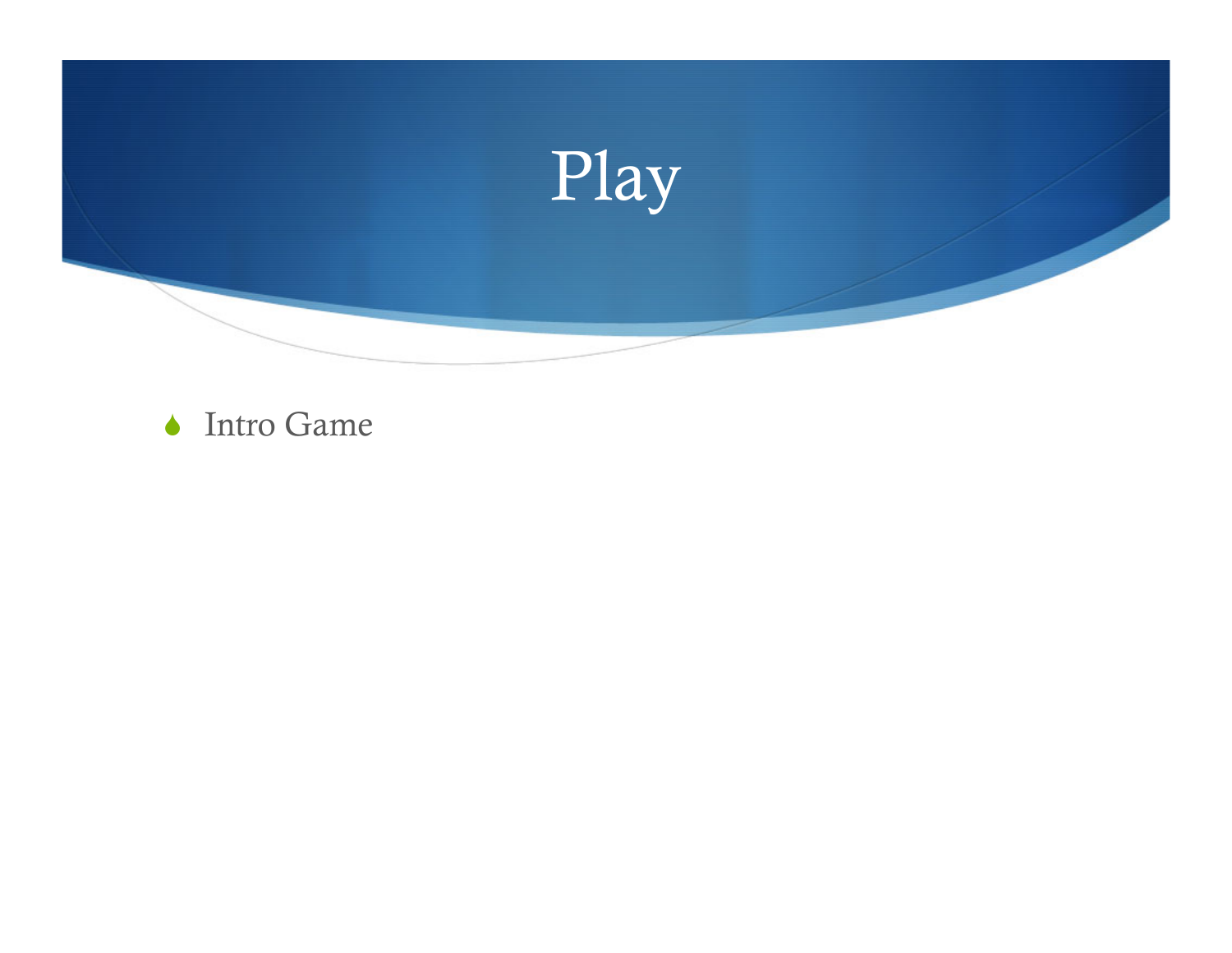## Introductory Game

- ◆ Play as Carp
- **Minigame**
- Introduce Issue
- Impact Simulation Game

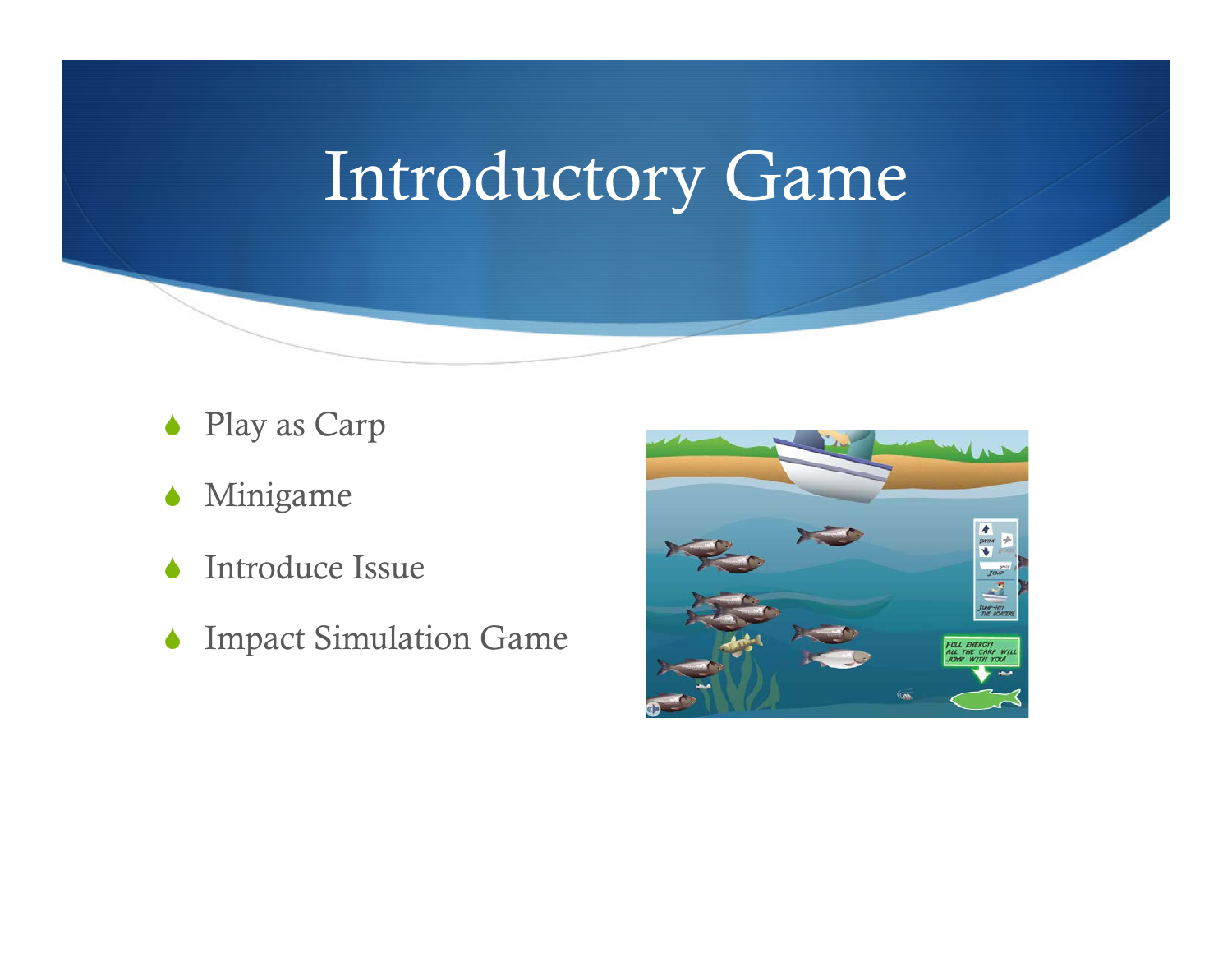## Gameplay

- **Introductory Game** 
	- ◆ Hook
- Simulation Game
	- Science in a System
	- ◆ Hard to Win

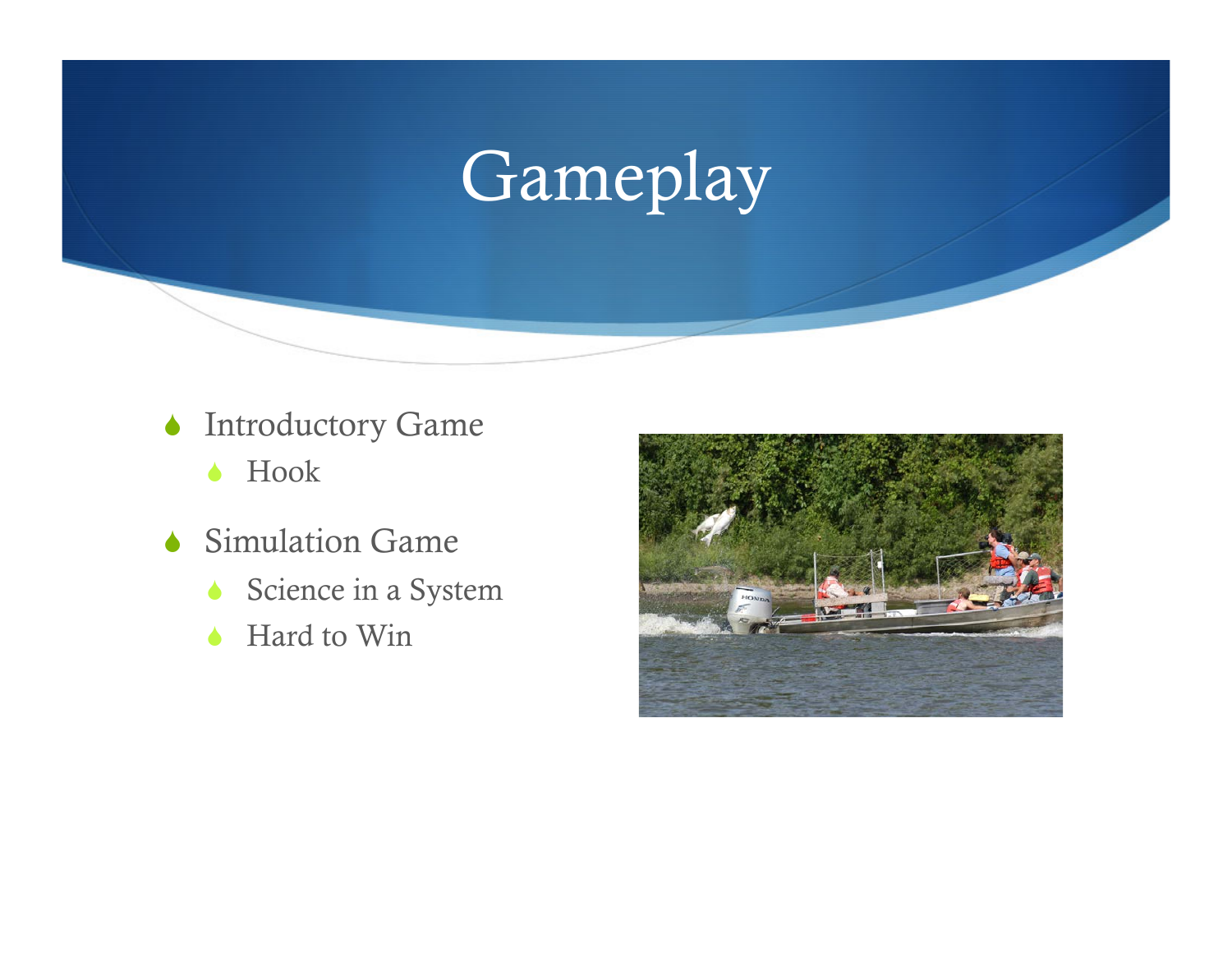

Simulation Game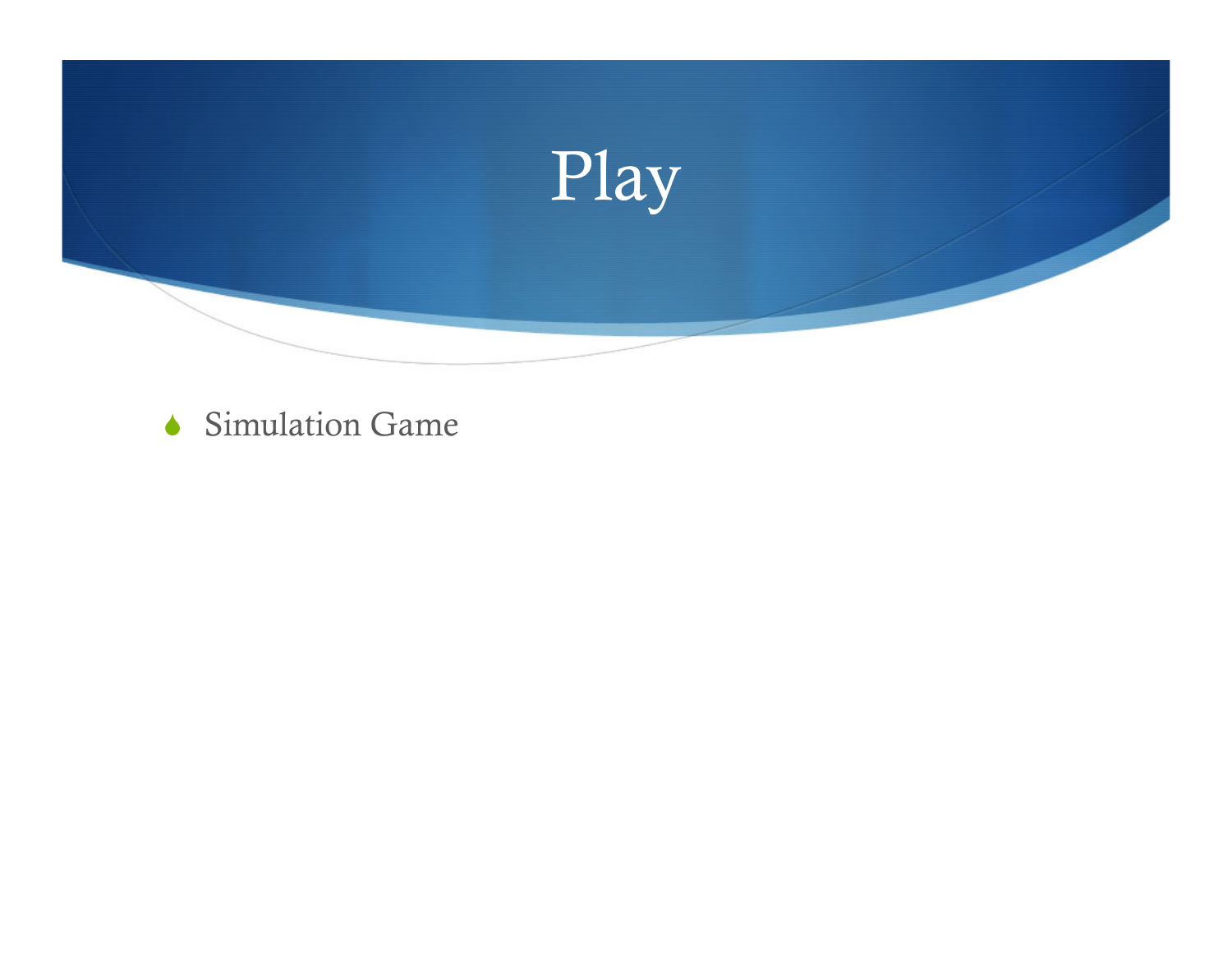## Simulation Game

- **CE Tower Defense**
- Turn Based
- ◆ Card Mechanic
	- Engage Various Socio-Political Groups

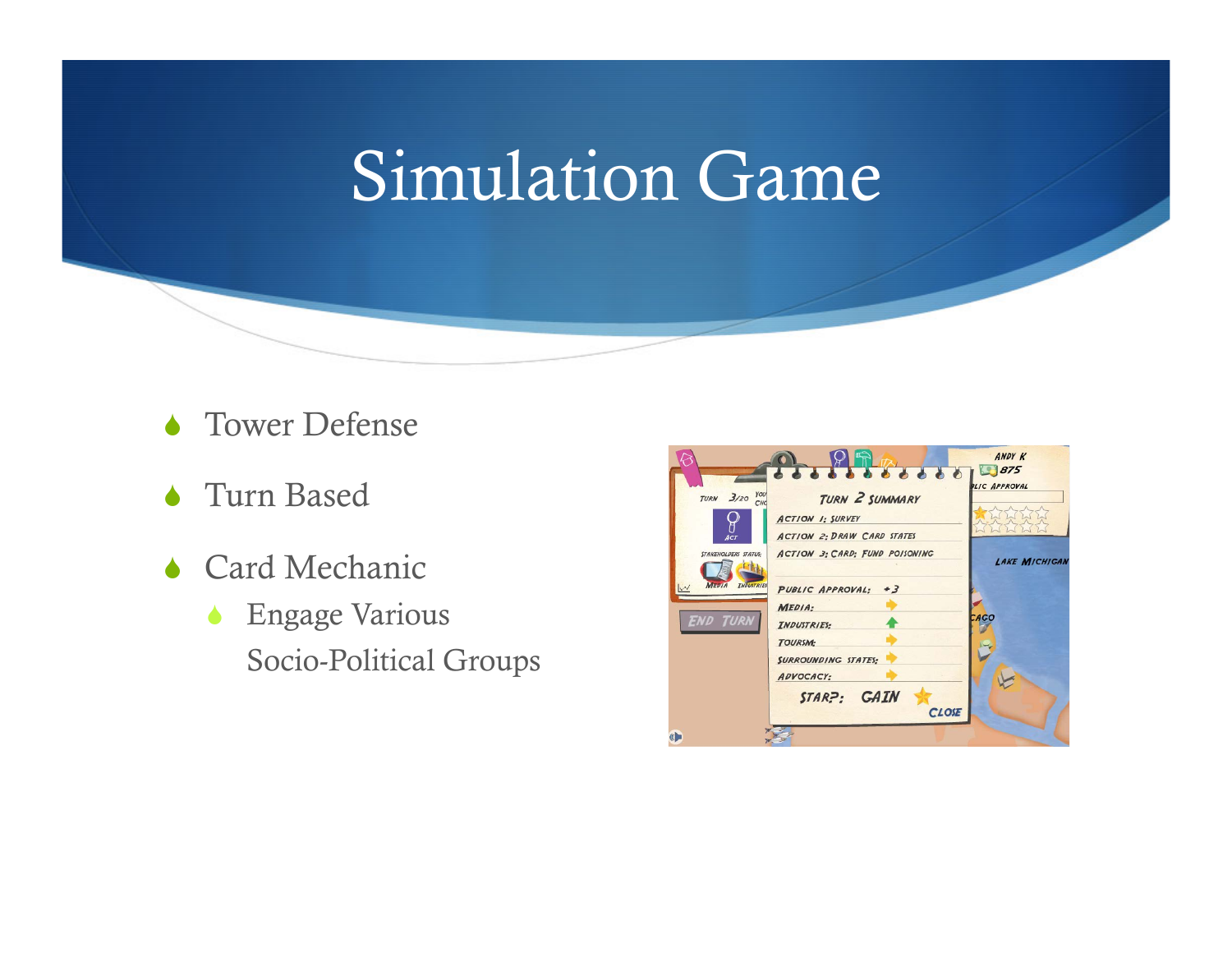

More Simulation Game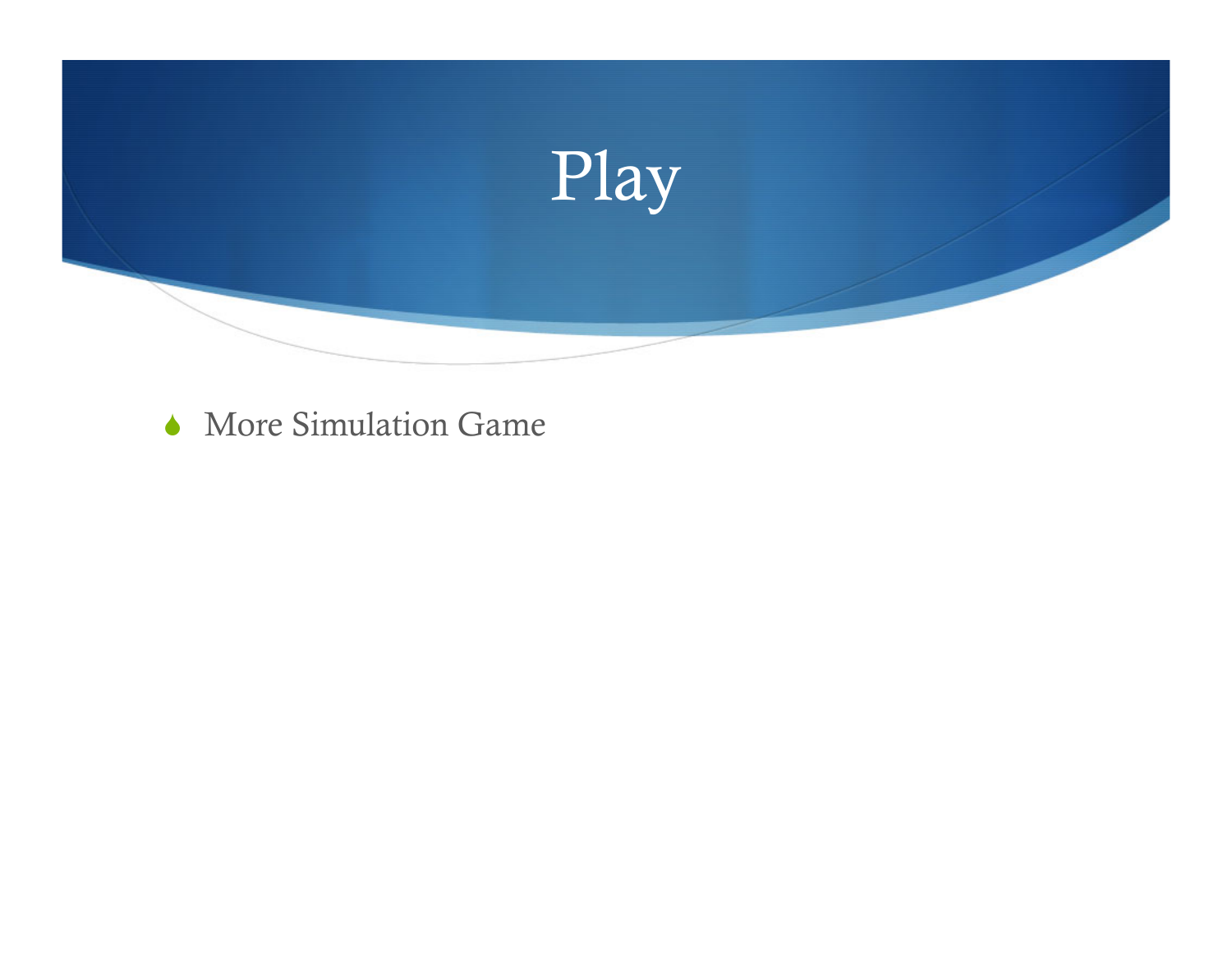## Gameplay

- Engage, Act, React
- Expendable Resources, Public Will, Money
- Building, Maintenance, Decisions
- Multiple End States

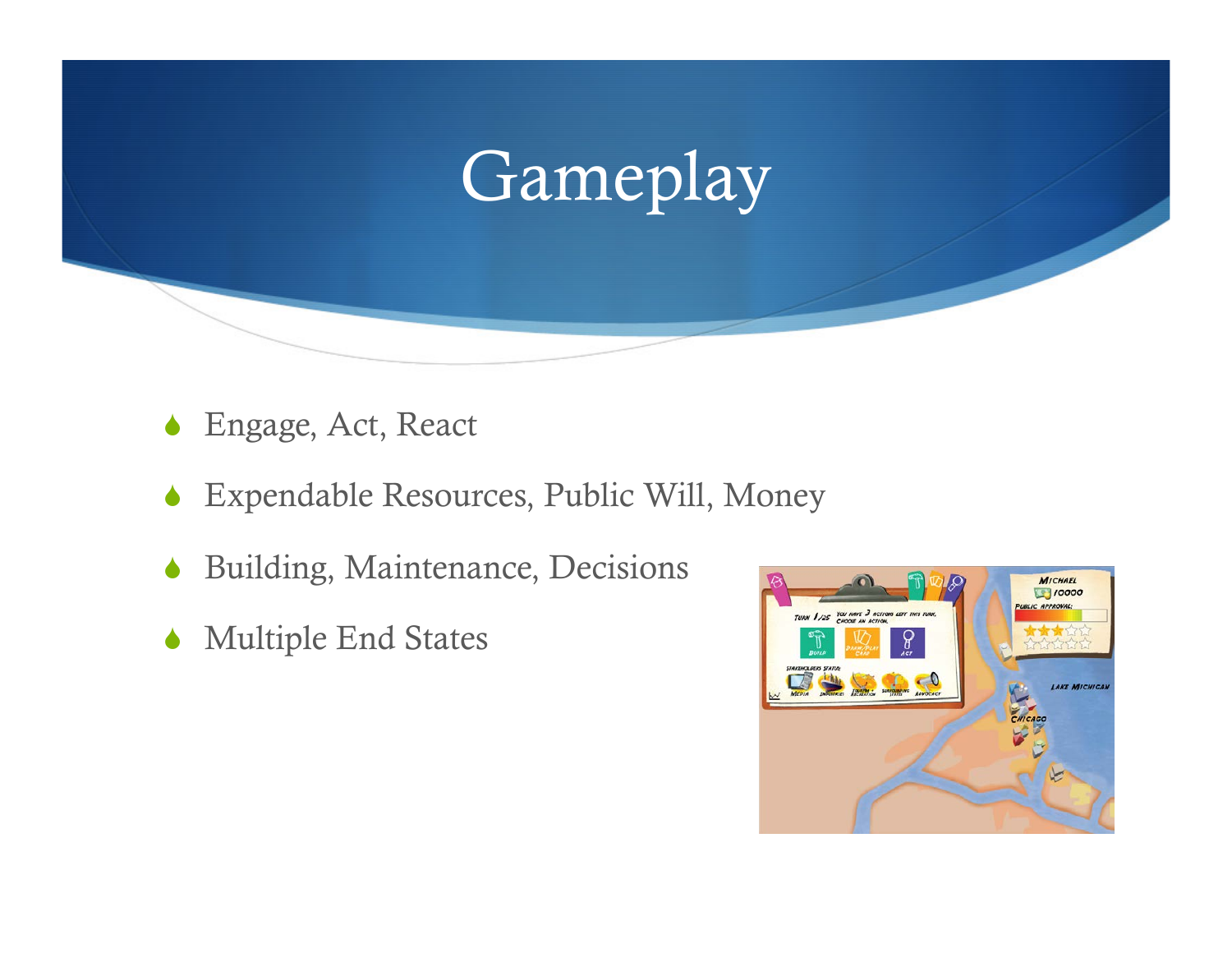## Learning the Game

- Hidden Mechanics
- Connect Intro Game to Simulation Game
- **◆ Difficulty**
- Feedback on Decisions and How to Win
- Clarity on Mechanics and Choices

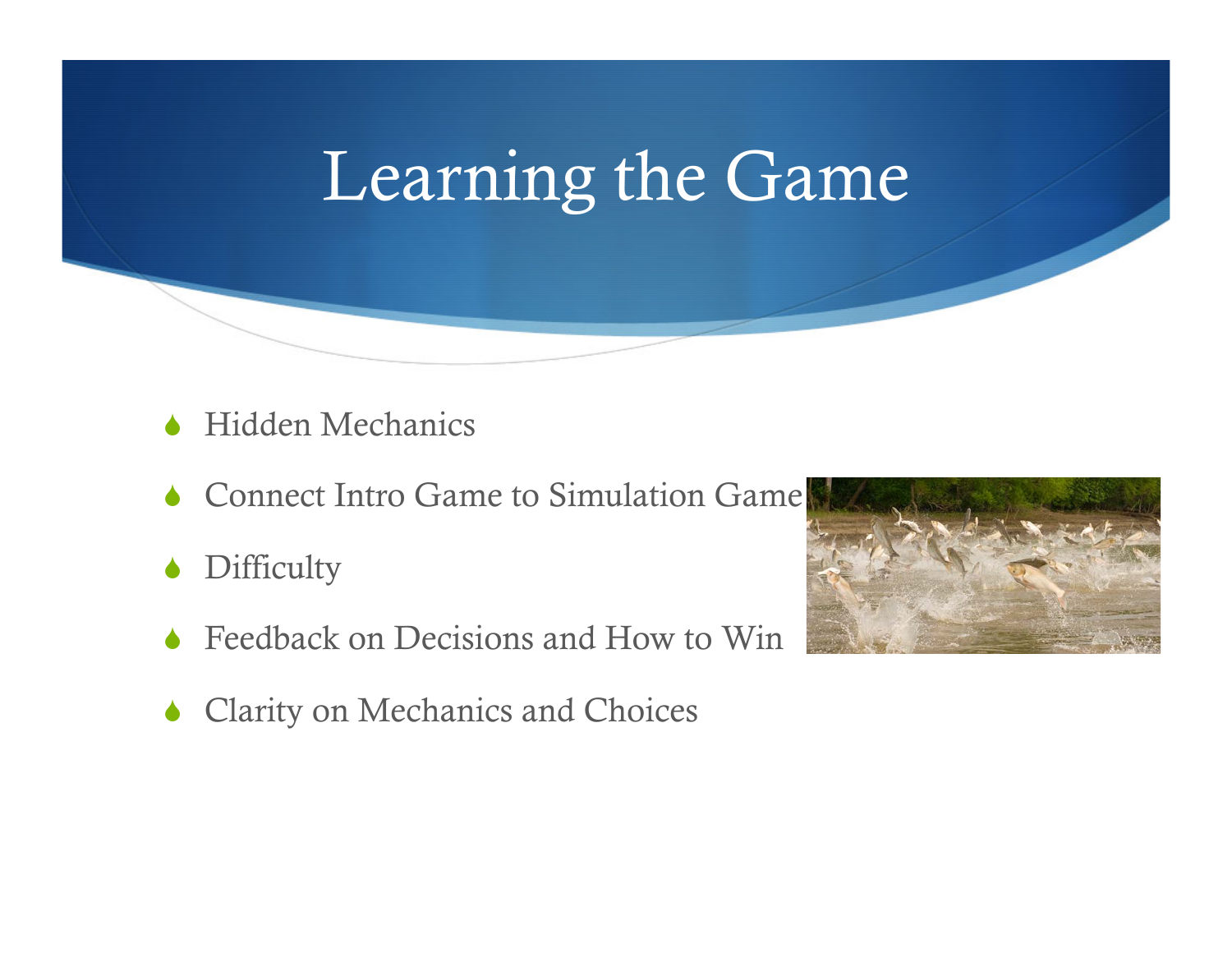

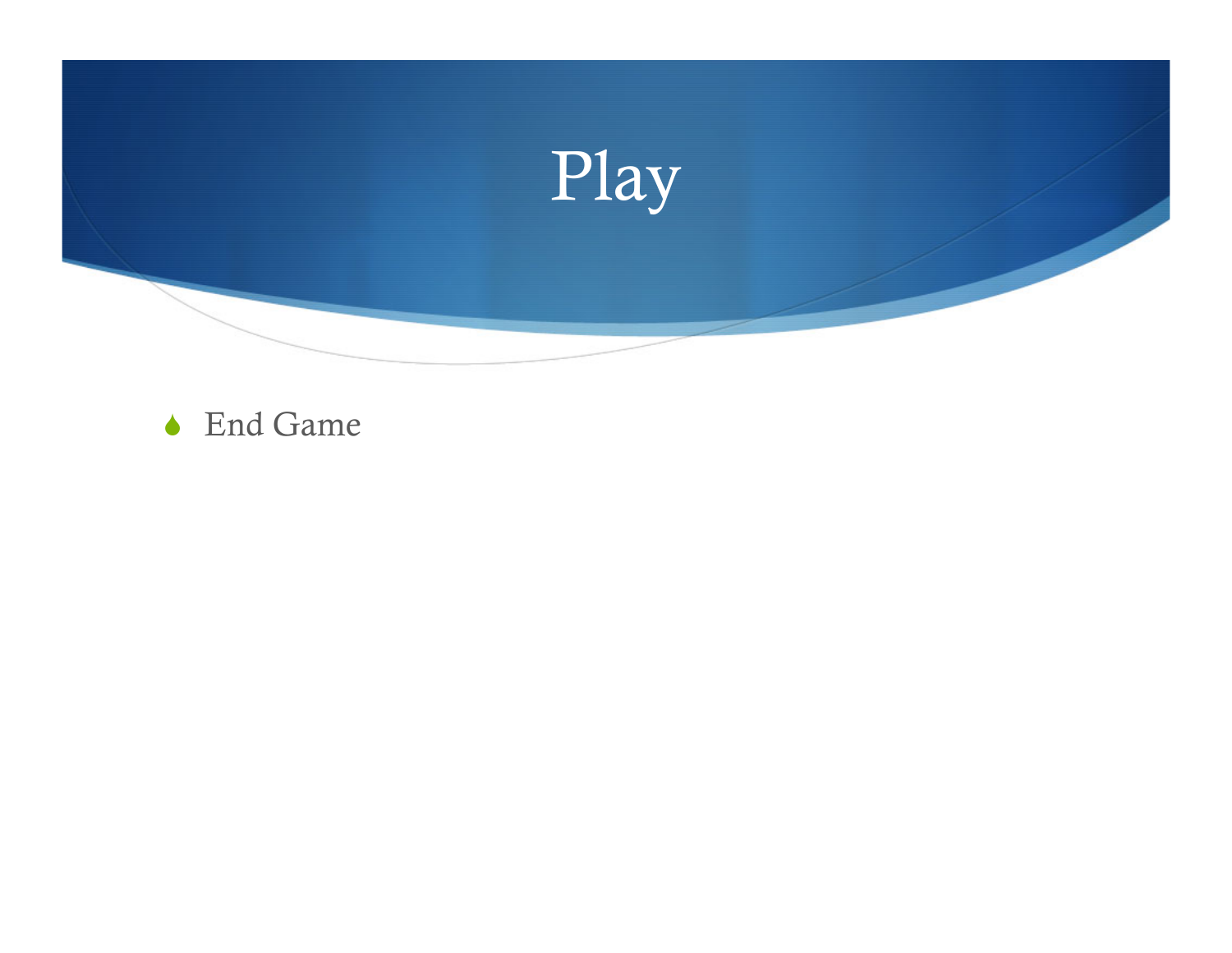## Educational Opportunities

- History, Current Events, Systems Thinking
- Ecology, Biology
- Complexity and Difficulty

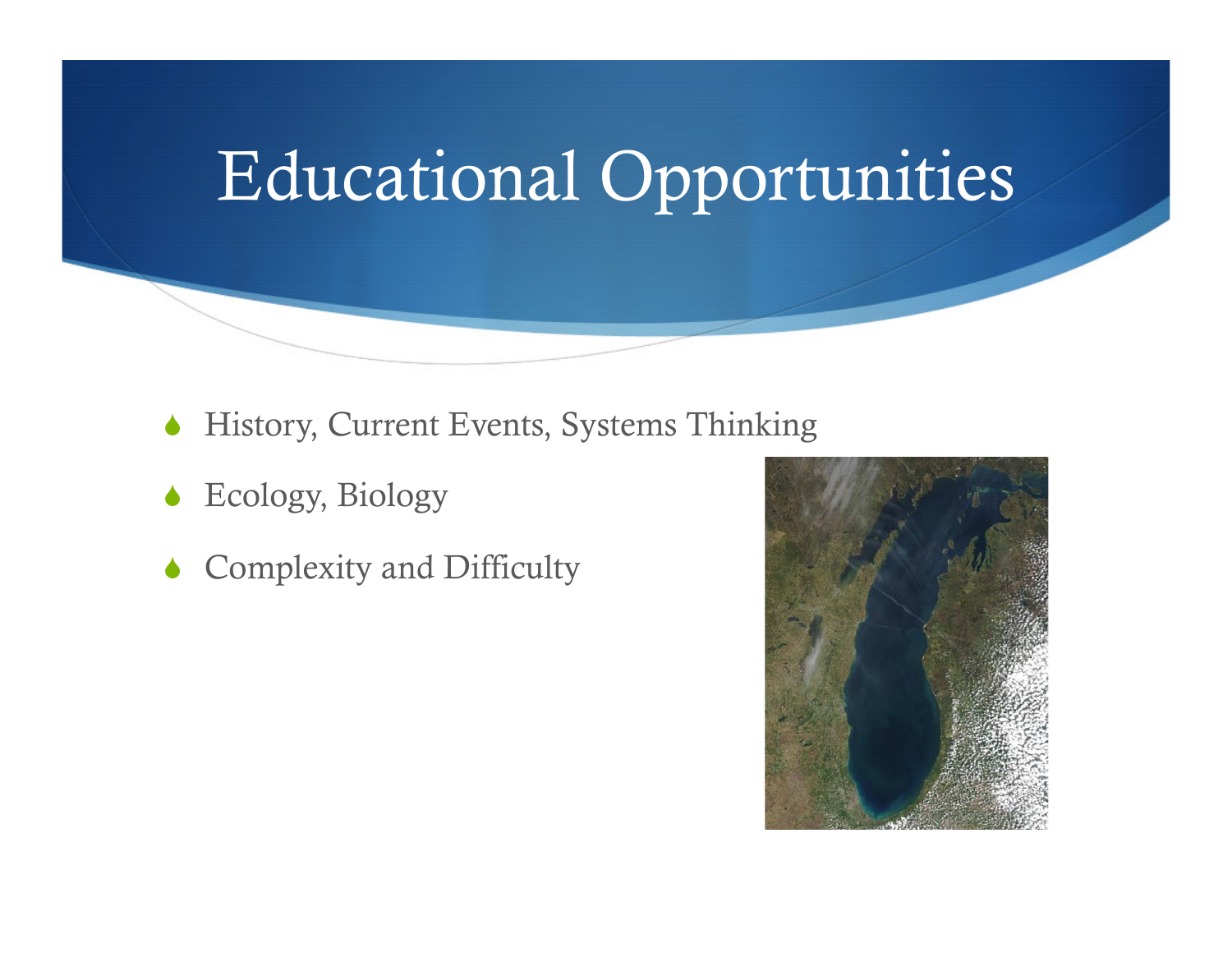## Making the Game

- Iterative Process
	- Playtest
- Design Evolution
	- Initial, Interim, Final
- Real World Problem
	- Events Happening as Game Was Designed
	- Technical Solutions to Help Design Adapt

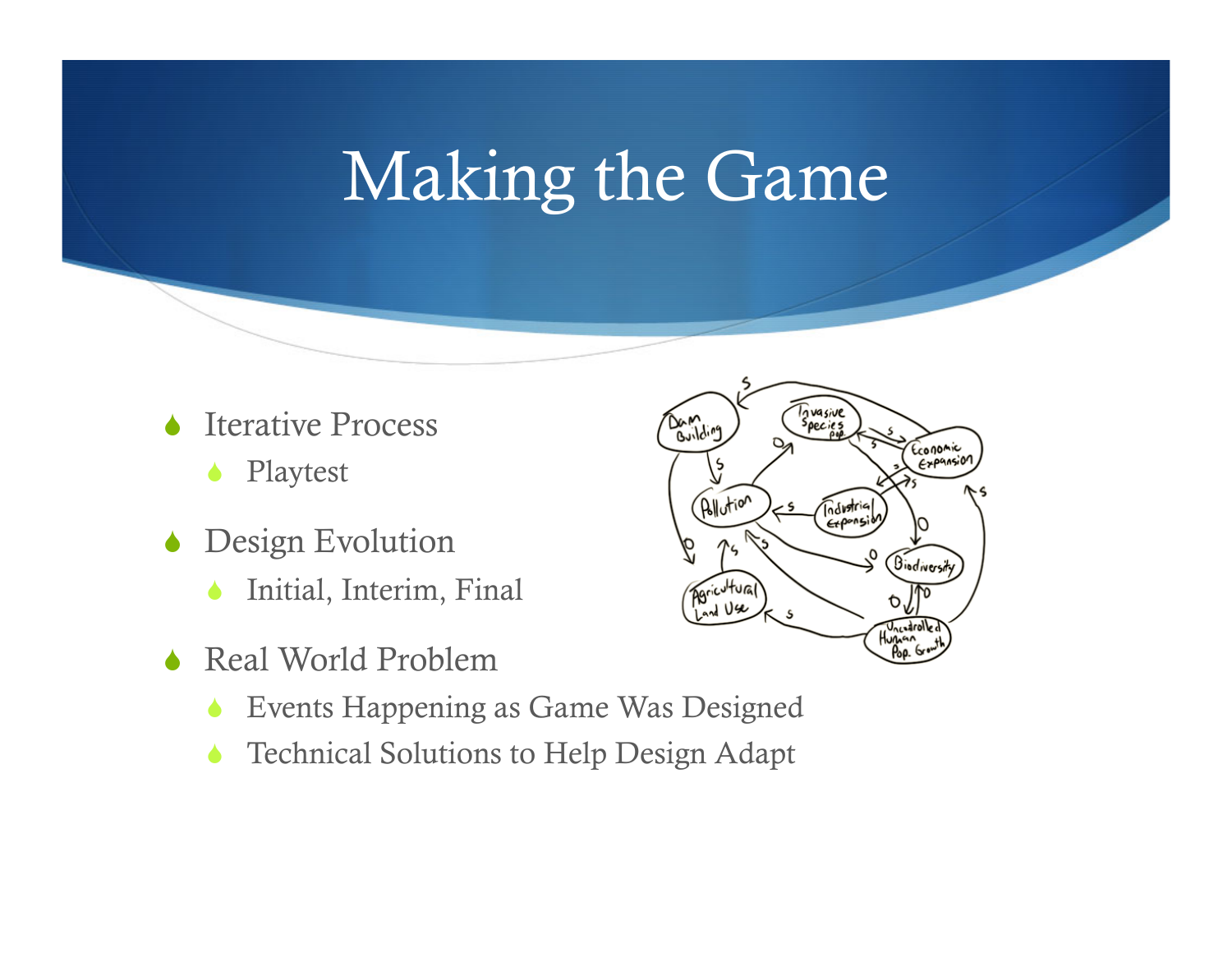### Post-Mortem

- What went Right
- What went Wrong
- Lessons Learned
- Conclusion

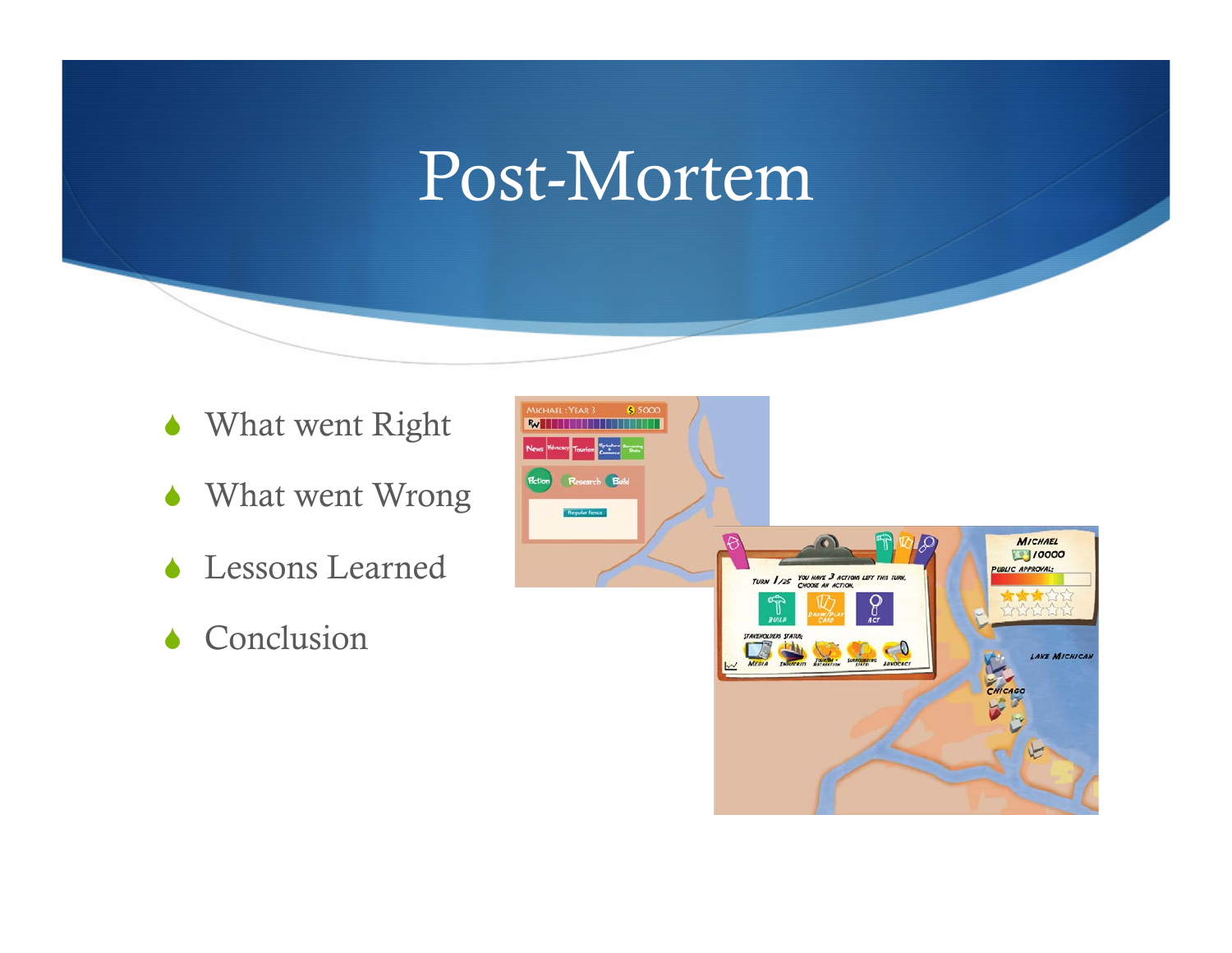## Literacy & Mastery

- Design & Development
- Gameplay & Learning
- **Interpret & Analyze**

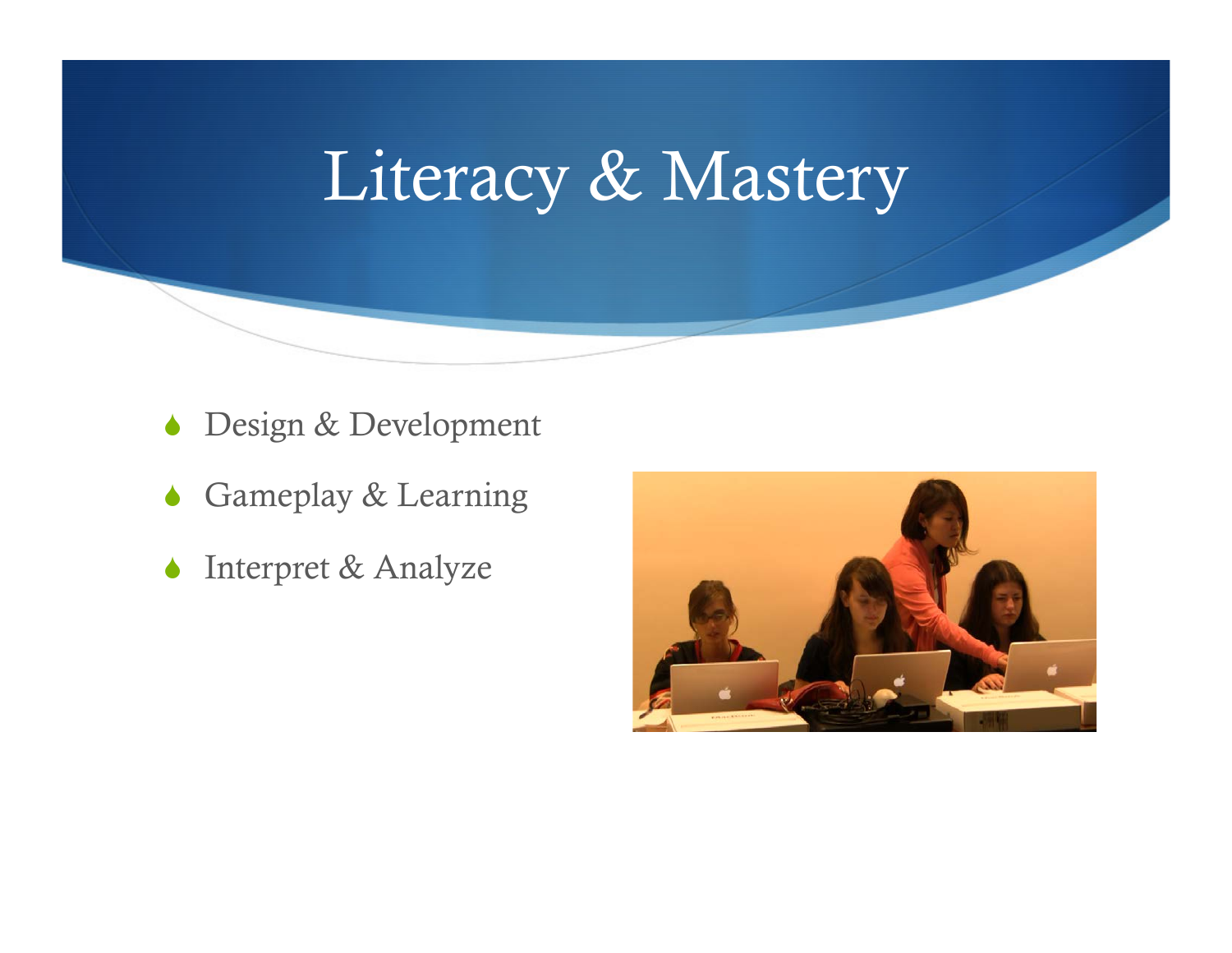## And Now

#### **Invasion!** in the Field Museum